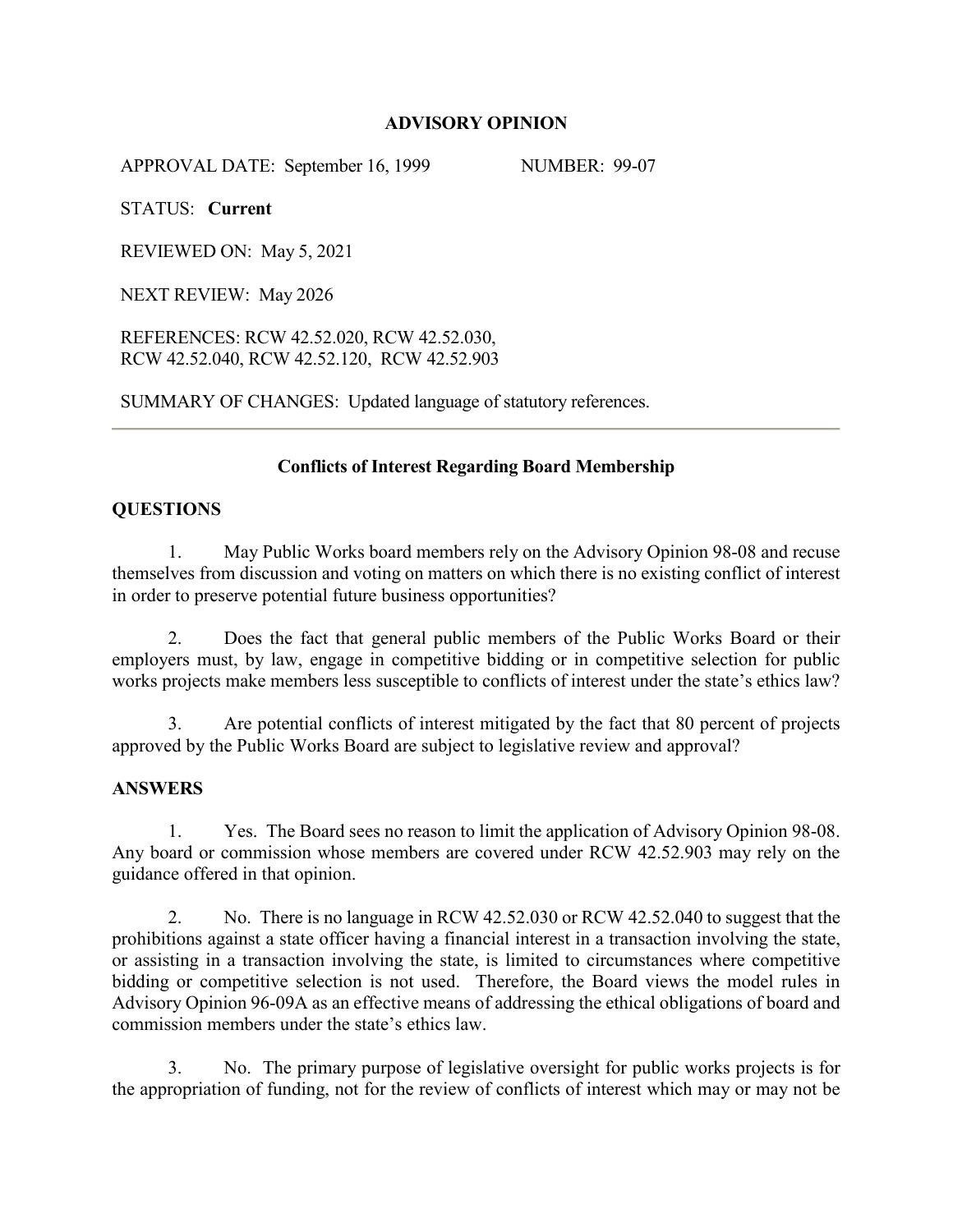known at the time of appropriation. By statute, the Public Works Board is responsible for signing contracts and financially obligating funds– transactions involving the state–and the Public Works Board retains responsibility for developing rules to address conflicts of interest.

# **ANALYSIS**

The Public Works Board (PWB) is established pursuant to RCW 43.155.030 to plan and finance public works projects, and to provide technical assistance to local governments. The PWB is composed of thirteen members, nine of whom represent public entities. The remaining four are general public members, with preference given to members having expertise in the areas of public finance, architecture, civil engineering, and public works construction.

The PWB's chief concern is the development of rules that will prevent conflicts of interest for members. If a conflict of interest were to arise, the conflict likely will involve one of the four general public members, any one of whom could be reasonably expected to have an interest in bidding to perform work on public works projects. The PWB has posed three questions. Each is concerned with the circumstances under which a board member may avoid a conflict of interest.

*1. May PWB board members rely on the Advisory Opinion 98-08 and recuse themselves from discussions and voting on matters on which there is no existing conflict of interest in order to preserve potential future opportunity to bid on a public works project?* 

In Advisory Opinion 98-08 the Board determined that a board member for the Washington Technology Center (WTC) could recuse from discussions and voting on matters in order to preserve a future business opportunity, provided that the effect of the recusal was not to limit the WTC board's ability to perform its public duties. The Board cautioned, however, that recusal may be incompatible with the performance of public duties under RCW 42.52.020 if the participation of a member is required for action, and the effect of the recusal is to enhance a future business opportunity.

The Board sees no reason to limit the application of Advisory Opinion 98-08 to the WTC board, and concludes that any board or commission whose members are covered under RCW 42.52.903, including the PWB, could rely on the guidance offered in that opinion.

2. *Does the fact that general public members of the PWB or their employers must, by law, engage in competitive bidding or in competitive selection for public work make these members less susceptible to conflicts of interest under the state's ethics law?*

In Advisory Opinion 96-09, the Board identified two potential ethics issues that may be raised by the participation of board and commission members in transactions involving the state. The first is that such participation may violate RCW 42.52.030, which deals with financial interest in transactions. RCW 42.52.030 provides:

(1) No state officer or state employee may be beneficially interested, directly or indirectly, in a contract, sale, lease, purchase, or grant that may be made by, through, or is under the supervision of the officer or employee, in whole or in part,